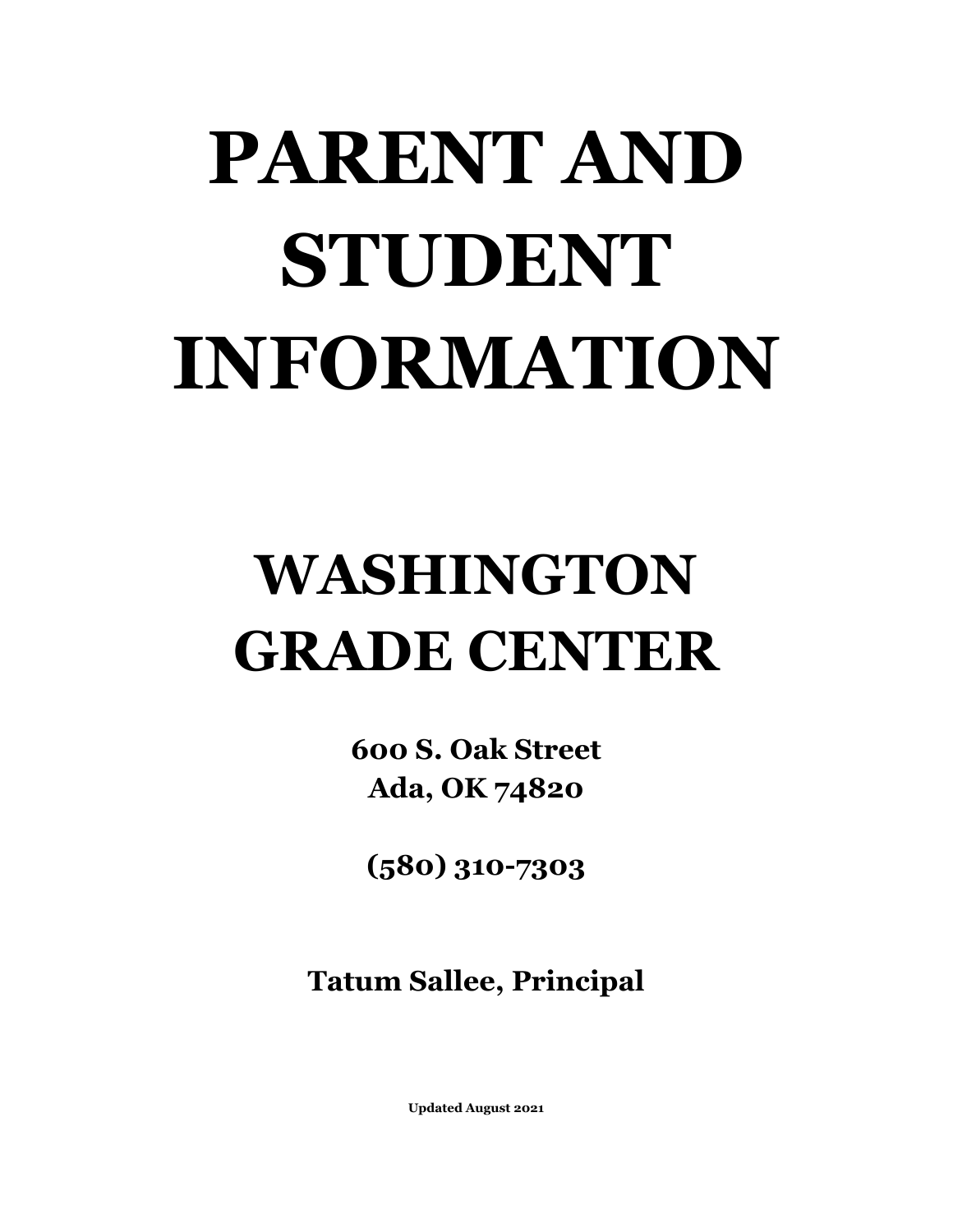#### VISION STATEMENT

At Washington Grade Center we strive to inspire our learners to become leaders by building character, competence, and pride in every child.

#### MISSION STATEMENT

Washington Grade Center's staff, parents and community are dedicated to helping all students achieve their highest level of success. Our priority is to provide outstanding instruction in a safe, nurturing environment that recognizes the diversity of individuals, encourages creativity, develops character and leadership skills, and ensures equity for all. We pledge to provide all students with the opportunities needed to become tomorrow's best global citizens.

#### SCHOOL HOURS

| 7:45 a.m. | Building opens for the day                                        |
|-----------|-------------------------------------------------------------------|
| 8:30 a.m. | Instructional day begins (students arriving after 8:30 are tardy) |
| 3:30 p.m. | <b>Student Dismissal</b>                                          |

Students are not allowed to enter the building before 7:45 a.m. Staff members on duty are not expected to report before this time and may not open the building before 7:45 a.m. Students who are dropped off or walk to school and arrive before this time will be unsupervised.

#### LEADER IN ME

Washington Grade Center is a proud Leader In Me school. We implement the 7 Habits of Happy Kids.

Habit # 1- Be Proactive Habit #2- Begin with an End in Mind Habit #3- Put First Things First Habit #4- Think Win-Win Habit #5- Seek First to Understand, Then to be Understood Habit #6- Serengize Habit #7- Sharpen the Saw FIND YOUR VOICE!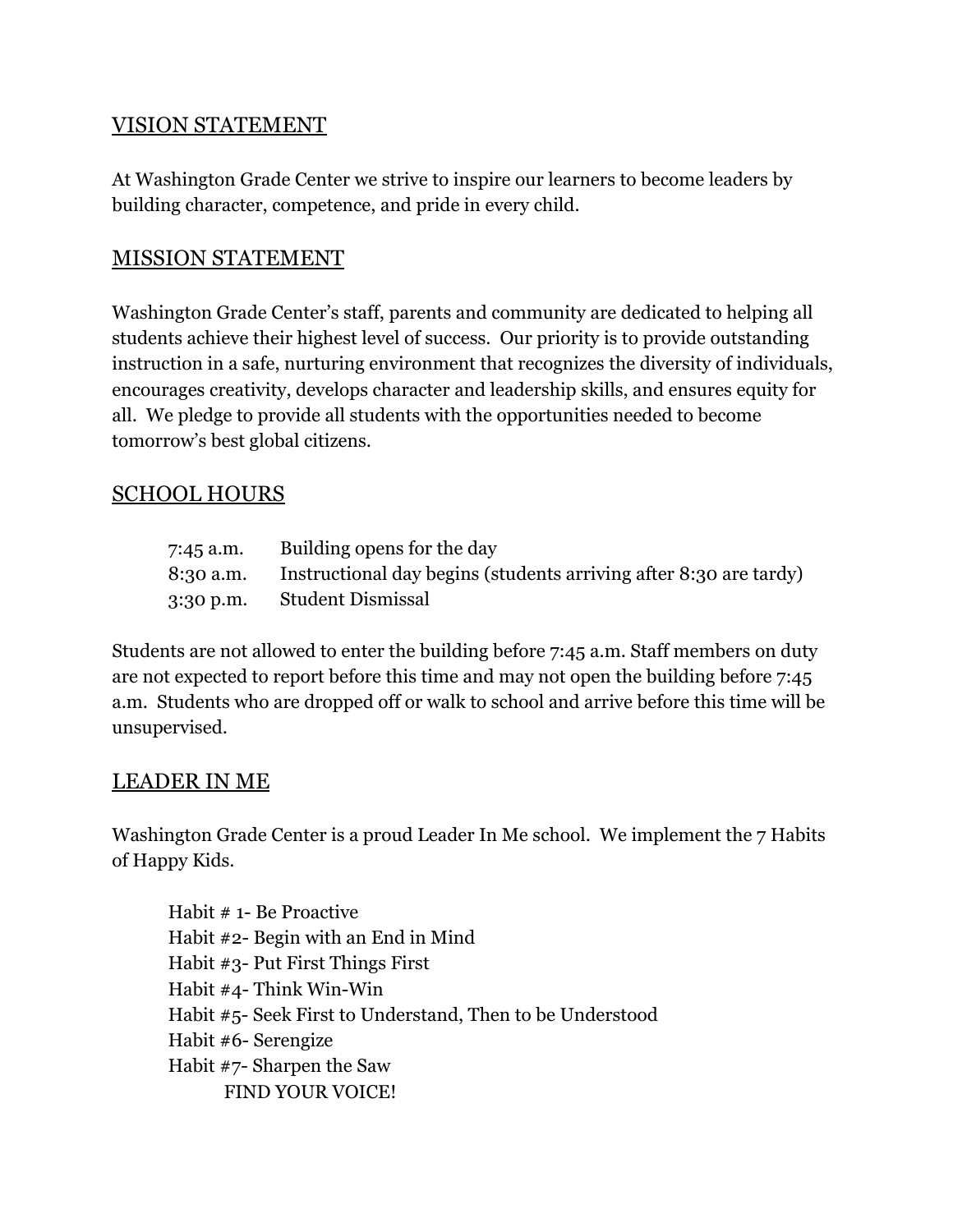## RETURN TO LEARN AND REOPEN SCHOOL PLAN

Washington Grade Center will adhere to all the policies and procedures outlined in the "Ada City Schools Return to Learn and Reopen School Plan." It can be accessed on the district website at [www.adacougars.net](http://www.adacougars.net) or a paper copy can be provide upon request at the school office.

# GRADING/STUDENT FOLDERS

The issuance of grades on a regular basis is a means of communication with parents and students about student progress. A variety of scores, including daily work, projects, tests, and formative assessments will be sent home in a Monday folder each week. *It is important that you look at your child's folder each Monday evening so any questions can be addressed immediately.* In addition to completed work, the Monday folder will contain teacher and office newsletters, notes from the teacher, and other correspondence we are asked to send from the district office.

Grading scales used for core subjects (reading, math, social studies, science) are:

- A 90-100
- B 80-89
- C 70-79
- D 60-69
- F Below 60

Parents may access student's grades at any time through the online Gradebook portal located on the district's website homepage, under "Quick Links."

### DISMISSAL PROCEDURES

Car Riders and Walkers

1. Car riders and walkers are dismissed each day at 3:30 p.m. Third grade students are picked up on the south side of the building on 17th St. Fourth grade students are picked up on the north side of the building on 16th St. Students who are walkers will be dismissed on the side of the building corresponding with their grade level.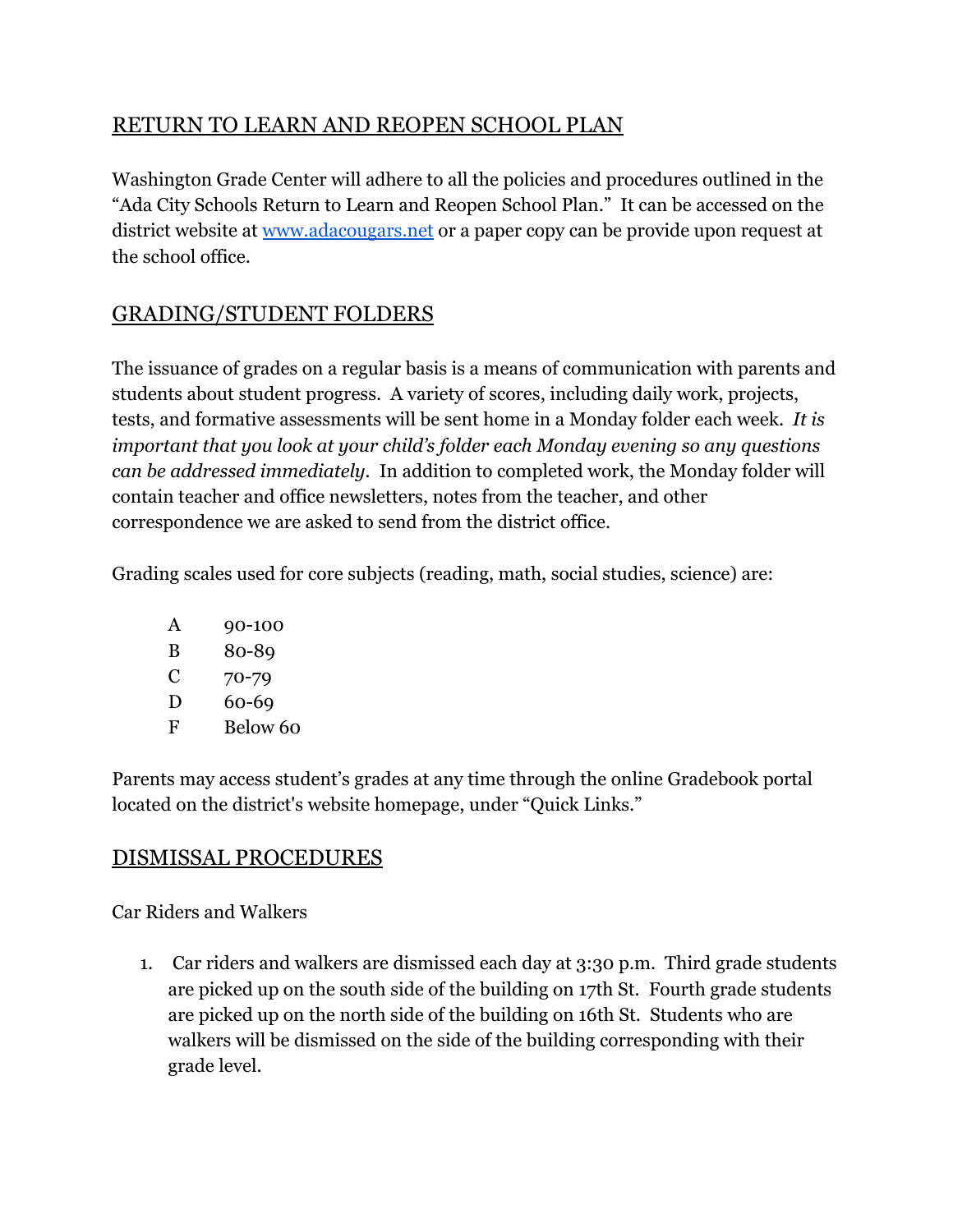- 2. Parents picking up car riders should display the card provided by the school, with their child's name on it, on the dashboard of their car when they pick up each day. This helps those calling for students to have them ready when parents reach the loading zone. If you need additional cards for other people authorized to pick up your child, please notify the office.
- 3. Students who are car riders are given a dismissal card with the names of all persons authorized to pick them up. Students WILL NOT be released to anyone not on this card. Should an emergency arise and you wish to designate someone not on the card to pick up your child, please send a note to the OFFICE naming the person who will be picking up your child. Please be aware this person may be required to show identification when picking up your child. If you choose to call the office to designate a change in who will be picking up your child, please be aware that you may be asked to provide identifying information to substantiate your identity.
- 4. Students will not be allowed to be picked up by walking up to the dismissal door. You must remain in your car in the pick up car line.

#### Bus Riders

- 1. Bus riders will be dismissed as their bus arrives at school.
- 2. Students will wear labels listing their bus stop on the first 3-5 days of school. Please be aware that buses do NOT stop at specific addresses, but stop only at designated intersections. When you are enrolling your child, please be sure to select the bus stop closest to your actual address. IF YOU MOVE AT ANY POINT DURING THE YEAR, IT IS YOUR RESPONSIBILITY TO PROVIDE YOUR NEW ADDRESS SO WE CAN BE SURE YOUR CHILD IS PLACED ON THE CORRECT BUS.
- 3. If you wish your child to ride a different bus for any reason, you will need to send a note to the OFFICE stating which bus your child is to ride and to what address/bus stop.
- 4. Students riding buses must follow district guidelines concerning appropriate behavior on the bus. A copy of the bus policy is provided in the enrollment packet. Violations of these rules can result in the loss of bus privileges.

#### **WE MUST HAVE A NOTE OR A CALL FROM A PARENT IF A STUDENT'S REGULAR METHOD OF GOING HOME IS CHANGED. WE CANNOT TAKE THE WORD OF THE CHILD.**

Other Transportation Policies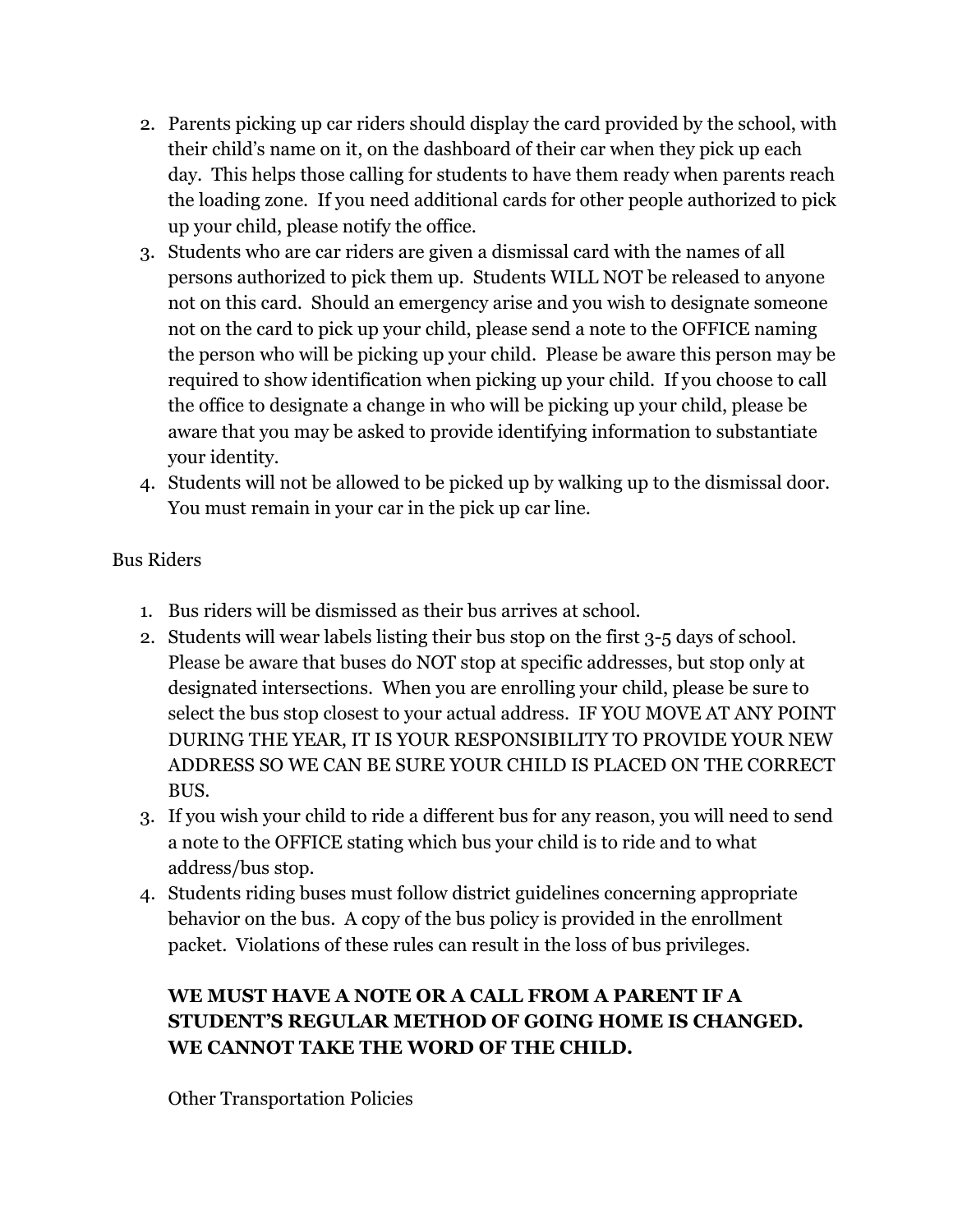- 1. Transportation plans should be made ahead of time and a note sent to the office if a student will not be following their regular method of dismissal.
- 2. In the event you need to change your child's transportation, please notify the office NO LATER THAN 2:00 p.m. to allow us ample time to notify your student and his/her teacher.
- 3. Students will not be allowed to call home during the day to ask to go home with other students. These types of plans need to be made prior to the start of the school day.
- 4. Students will not be allowed to leave school with anyone not specifically listed by name on the student's enrollment form. This is for your child's safety!

# **TRUANCY**

Pontotoc County has established a Truancy Court to address concerns related to excessive tardiness and absenteeism of students. Referring a parent to Truancy Court is not something we want to do; however, having students at school to receive direct instruction from the teacher is extremely important. Students who habitually miss all or part of the school day are at risk for lowered achievement. We want to provide your child with the best education possible and daily direct instruction from the teacher is part of this. If your child is late, leaves early or is absent, they are missing important direct instruction.

If your child is not able to attend school, please be sure to notify the school office as soon as possible EACH morning your child is absent. The number of reporting absences is (580) 310-7303.

#### TARDINESS

Students are tardy if they are not in their classrooms by 8:30 a.m. Direct instruction begins at this time and students who are tardy miss some direct instruction, which can have a negative impact on student achievement. Tardies are reported on students records and excessive tardies can result in a truancy referral.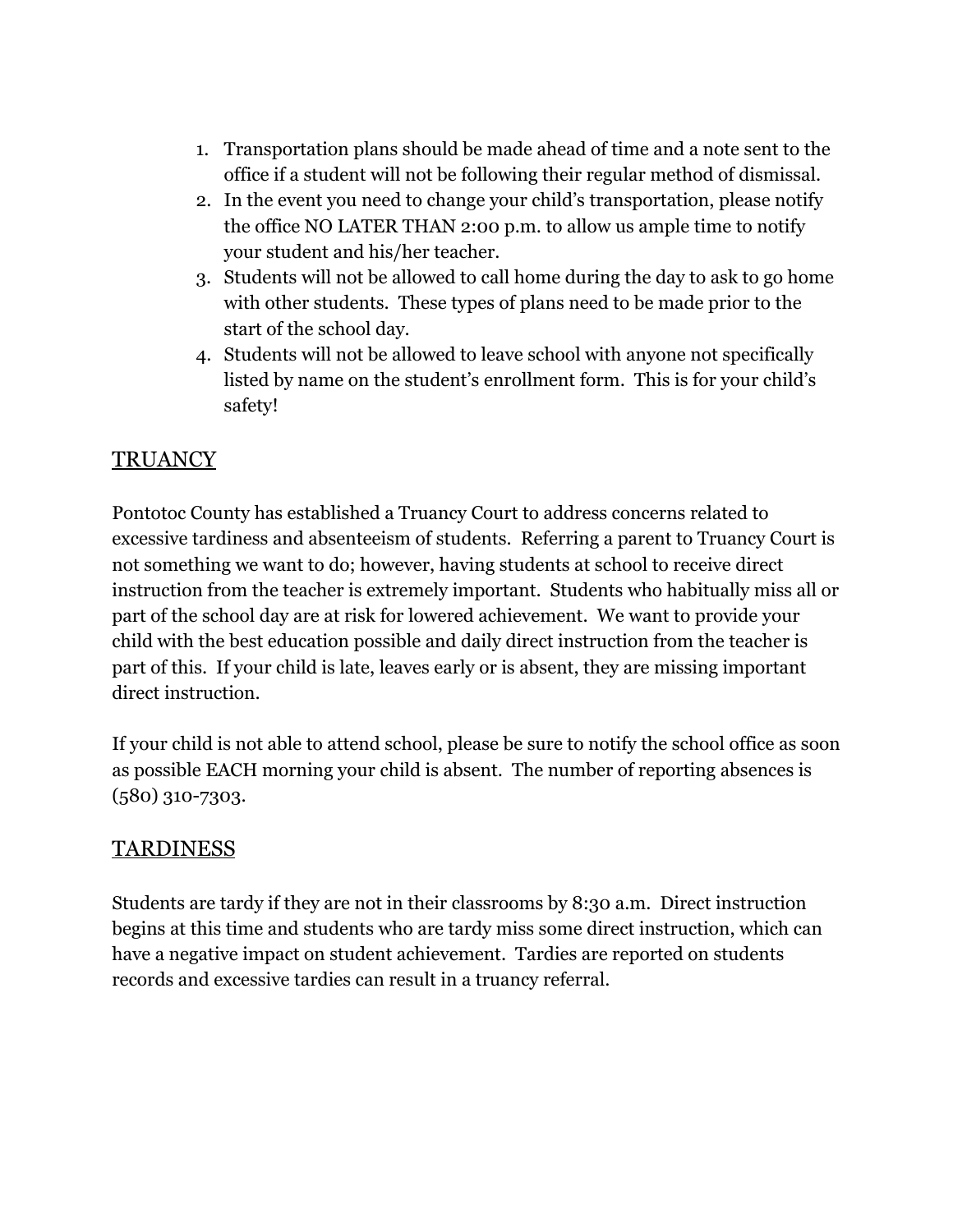#### PARENT CONTACT INFORMATION

When enrolling students at Washington, parents are required to provide their contact information as well as a local emergency contact. It is the parent's responsibility to provide updated information as needed. If an emergency or other serious situation arises that requires a parent and we cannot reach you or an emergency contact, please understand that we have no alternative than to notify social services and the Ada Police Department. Keeping contact information current is important!

#### PARENT TEACHER ORGANIZATION (PTO)

The PTO is a vital part of our school. In order for it to serve both the community and the school, it must have active members. Parents are encouraged to become members. Membership is free and meetings are scheduled throughout the year to discuss current issues. The PTO also sponsors activities throughout the year to help raise money for the school. A flyer providing information about the PTO will be sent home in your child's Monday Folder at the beginning of the school year.

#### SCHOOL LUNCH PROGRAM

Each student has a meal account that he/she may use at any time for breakfast or lunch. All meals this year will be free of charge to students.

#### MONEY AND VALUABLES

Students are cautioned about bringing money to school. It is helpful to send money or checks for lunches and other items in an envelope clearly labeled with the child's name, homeroom teacher's name, and the purpose of the money. We discourage students from bringing valuable items to school that may be lost or stolen. If your child chooses to bring money or valuable items from home, please understand that we are not responsible for these items.

#### LOST AND FOUND

The school maintains a lost and found bin, which is located in the breezeway outside the cafeteria. Students are encouraged to turn in items they have found. Parents are asked to please mark/write their child's name on ALL personal items brought to school, including lunch boxes, jackets, etc. The school is not responsible for lost items.